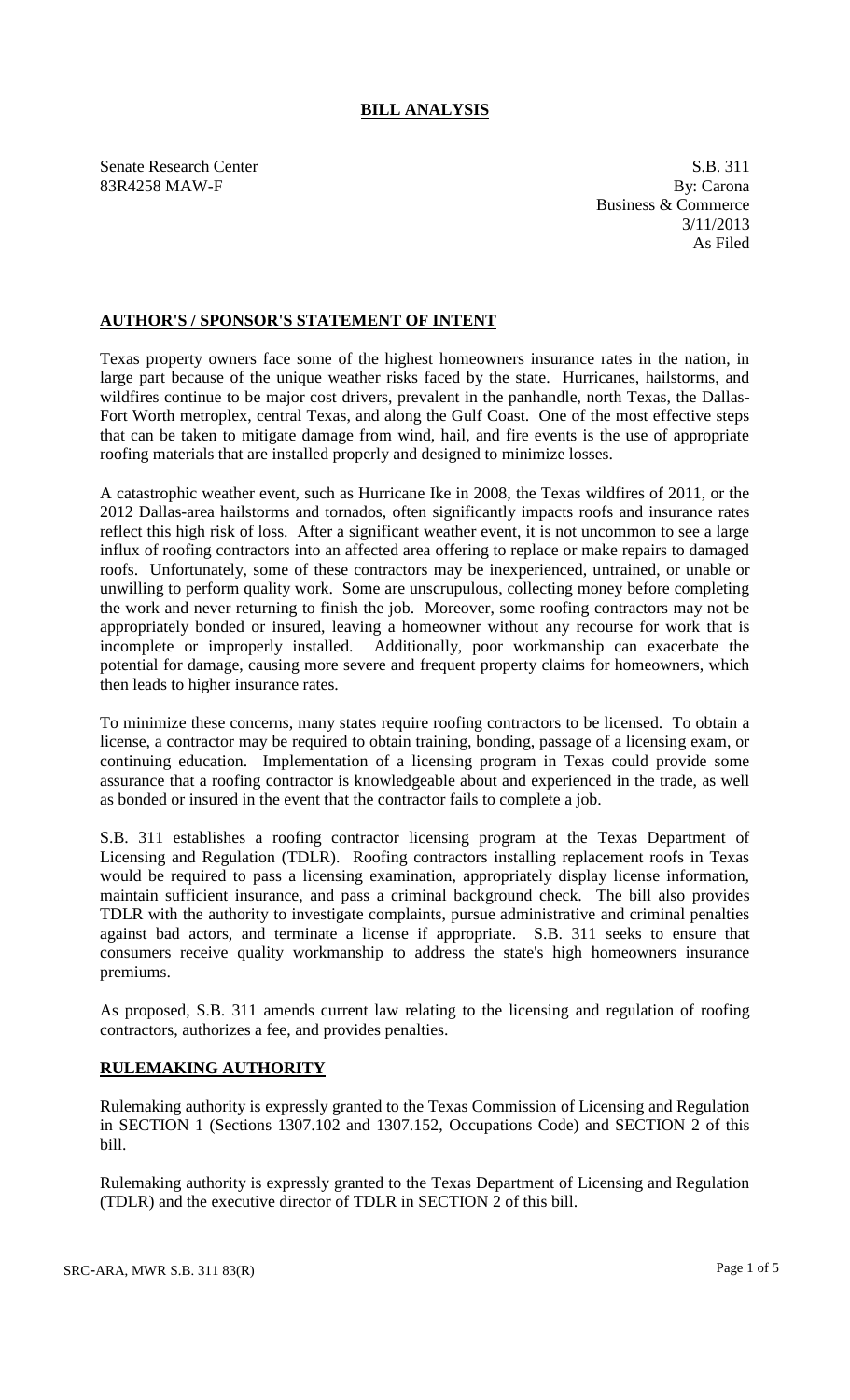#### **SECTION BY SECTION ANALYSIS**

SECTION 1. Amends Title 8, Occupations Code, by adding Chapter 1307, as follows:

#### CHAPTER 1307. ROOFING CONTRACTORS

#### SUBCHAPTER A. GENERAL PROVISIONS

Sec. 1307.001. SHORT TITLE. Provides that this chapter may be cited as the Roofing Contractor Consumer Protection Act.

Sec. 1307.002. DEFINITIONS. Defines "advisory board," "commission," "controlling person," "department," "executive director," "roofing contractor," "roofing product," and "roofing services."

Sec. 1307.003. EXEMPTIONS. (a) Provides that this chapter does not apply to:

(1) the owner of residential property or property used primarily for agricultural purposes, or an employee of the owner, who physically performs roofing services on the owner's dwelling or on another structure located on the property;

(2) an authorized employee or representative of the United States government, this state, or any county, municipality, or other political subdivision of this state acting in an official capacity;

(3) a person who furnishes any fabricated or finished roofing product, material, or article of merchandise that is not incorporated into or attached to real property by the person;

(4) an employee of a roofing contractor licensed under this chapter; or

(5) a person who performs roofing services for the new construction of a commercial or residential structure.

(b) Provides that a person described by Subsection (a)(5), notwithstanding Subsection (a), may be subject to the requirements of this chapter to the extent the person provides roofing services other than those described by that subdivision.

Sec. 1307.004. CONSTRUCTION OF CHAPTER; CONFLICT WITH OTHER LAW. Requires that this chapter be construed to be in addition to any required licensure of persons in this state. Provides that this chapter is not intended to conflict with or affect the authority of any state or local agency, board, or department that administers or enforces any law or ordinance or that establishes, administers, or enforces a policy, rule, qualification, or standard for a trade or profession.

[Reserves Sections 1307.005-1307.050 for expansion.]

## SUBCHAPTER B. ADVISORY BOARD

Sec. 1307.051. ROOFING CONTRACTORS ADVISORY BOARD. (a) Provides that the roofing contractors advisory board (advisory board) consists of five members appointed by the presiding officer of the Texas Commission of Licensing and Regulation (TCLR) with the approval of TCLR as follows:

(1) one general contractor who is not a roofing contractor;

- (2) three roofing contractors licensed under this chapter; and
- (3) one public member.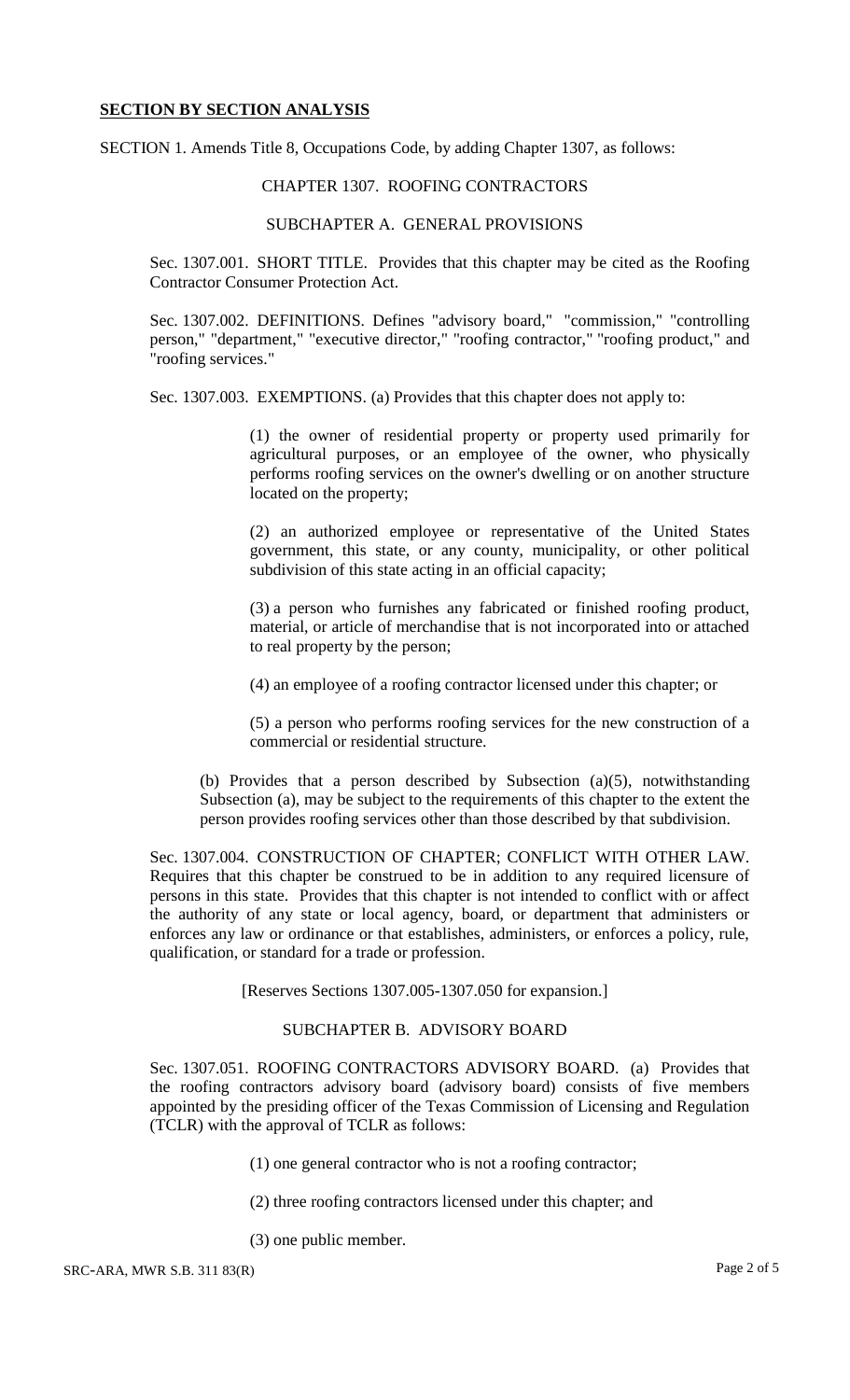(b) Authorizes TCLR, for purposes of Subsection (a)(2), to appoint a roofing contractor who is not licensed under this chapter if the contractor has fulfilled the requirements for the issuance of a license and has submitted a complete application to the Texas Department of Licensing and Regulation (TDLR). Requires TCLR to remove from the advisory board a roofing contractor appointed under this subsection if the contractor does not receive a license before the 31st day after the date the contractor is appointed to the advisory board.

(c) Requires appointments to the advisory board to be made without regard to the race, color, disability, sex, religion, age, or national origin of the appointee.

(d) Provides that Chapter 2110 (State Agency Advisory Committees), Government Code, does not apply to the composition or duration of the advisory board.

Sec. 1307.052. POWERS AND DUTIES OF ADVISORY BOARD. Requires the advisory board to provide advice and recommendations to TCLR on the adoption of rules governing the repair of a roofing system.

Sec. 1307.053. COMPENSATION. Prohibits advisory board members from receiving compensation for serving as a member.

[Reserves Sections 1307.054-1307.100 for expansion.]

### SUBCHAPTER C. POWERS AND DUTIES OF DEPARTMENT AND COMMISSION

Sec. 1307.101. GENERAL POWERS AND DUTIES. Authorizes TDLR, the executive director of TDLR (executive director), or TCLR, as appropriate, to take action as necessary to administer and enforce this chapter.

Sec. 1307.102. RULES. Requires TCLR to adopt rules as necessary to administer this chapter, including rules relating to licensing roofing contractors and establishing standards of conduct for license holders, including the display of a license by a license holder; investigating and resolving complaints filed under this chapter; establishing the minimum financial responsibility requirements for license holders; administering a licensing examination; and prohibiting false, misleading, or deceptive advertising practices by license holders.

Sec. 1307.103. CRIMINAL HISTORY BACKGROUND CHECK. Authorizes TDLR to obtain criminal history record information under Subchapter F (Criminal History Record Information), Chapter 411, Government Code, for an applicant for or holder of a license under this chapter. Provides that for purposes of Section 411.093 (Access to Criminal History Record Information: Texas Department of Licensing and Regulation), Government Code, an applicant for or holder of a license under this chapter includes a controlling person of an applicant or holder.

Sec. 1307.104. LICENSE HOLDER DATABASE. Requires TCLR to make available on its Internet website a publicly accessible list of licensed roofing contractors. Requires that the list contain the following for each licensed roofing contractor: contact information for the contractor; a statement indicating whether the contractor is licensed in good standing; a summary of any disciplinary action taken by TCLR against the contractor; and any other information that TCLR determines is relevant.

[Reserves Sections 1307.105-1307.150 for expansion.]

# SUBCHAPTER D. LICENSE REQUIREMENTS

Sec. 1307.151. LICENSE REQUIRED. (a) Prohibits a person from acting as or offering to act as a roofing contractor unless the person holds a license issued under this chapter.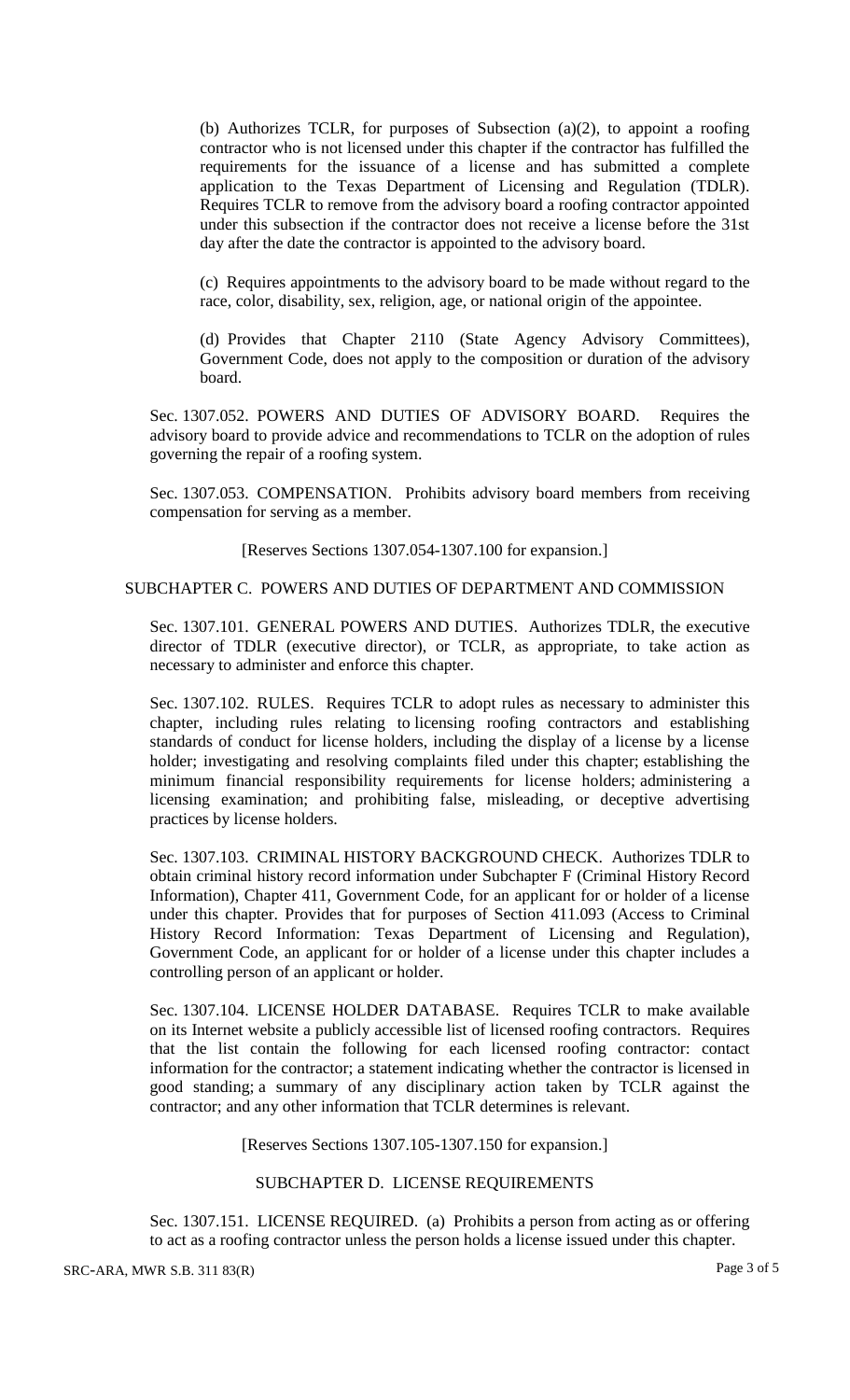(b) Provides that a license is valid only with respect to the person or company named on the license, and authorizes the license holder to operate one roofing contractor business for each license.

(c) Provides that a license issued under this chapter is not transferable or assignable.

Sec. 1307.152. APPLICATION; APPLICATION FEE. (a) Requires an applicant for a license to apply to TDLR on a form prescribed by the executive director and under rules adopted by TCLR; submit with the application a nonrefundable application fee in an amount set by TCLR; and pass an examination adopted by TDLR.

(b) Requires TCLR by rule to specify the information that must be included on an application submitted to TDLR. Requires that the rules require each application to include the name and address of, and an authorization for TDLR to obtain criminal history record information for, each controlling person and evidence that the applicant satisfies the minimum financial responsibility requirements established by TCLR rule.

Sec. 1307.153. TERM OF LICENSE. Provides that a license issued under this chapter is valid for one year.

Sec. 1307.154. EXAMINATION. (a) Requires that an examination required by this chapter be conducted at locations throughout the state.

(b) Requires TDLR to accept, develop, or contract for the examination required by this chapter, including the administration of the examination. Requires each examination to test the knowledge of the applicant about basic contracting principles and roofing services.

(c) Requires the executive director to determine uniform standards for acceptable performance on an examination.

[Reserves Sections 1307.155-1307.200 for expansion.]

## SUBCHAPTER E. PRACTICE BY LICENSE HOLDER

Sec. 1307.201. DISPLAY OF LICENSE INFORMATION. (a) Requires a roofing contractor to display the contractor's business name and the number of the license issued by the executive director on each vehicle owned by the contractor and used in providing roofing services.

(b) Requires that the information required to be displayed be printed in letters and numbers that are at least two inches high and in a color that contrasts with the color of the background surface and affixed in conspicuous places on both sides of the vehicle.

Sec. 1307.202. COMPLIANCE WITH LOCAL REQUIREMENTS. Requires a roofing contractor to comply with local ordinances and regulations relating to standards and permits for roofing services.

Sec. 1307.203. OBTAINING A LICENSE UNDER ANOTHER NAME PROHIBITED. (a) Prohibits a person from attempting to obtain a license under any other name during any period during which the person's roofing contractor license is suspended or revoked.

(b) Provides that Subsection (a) applies to any controlling person of a business entity or other group whose license is suspended or revoked.